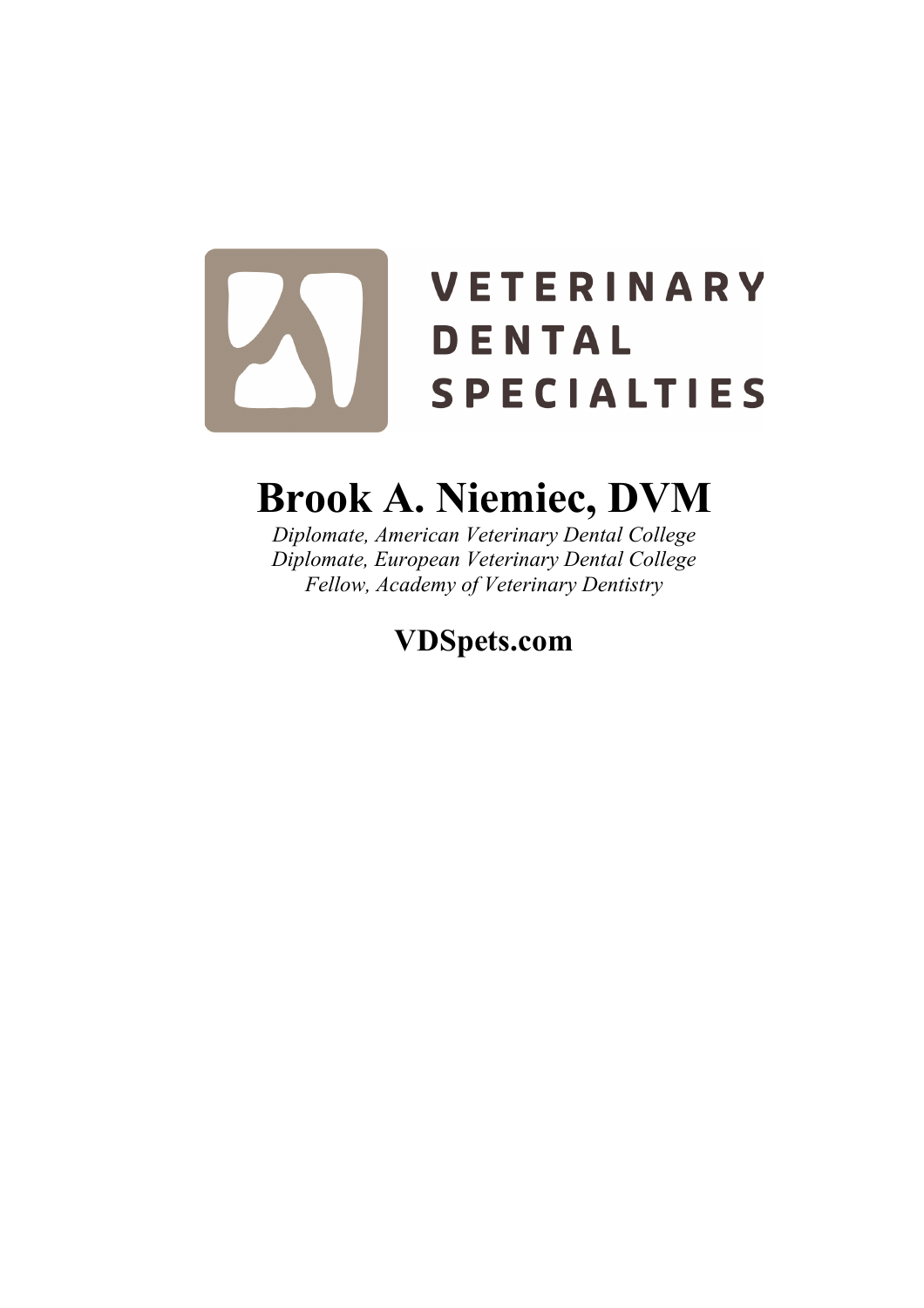# **ORAL PATHOLOGY**

#### **Persistent deciduous teeth**

Persistent deciduous teeth are very common, especially in small and toy breed dogs. However, they can occur in any breed as well as cats. They create both orthodontic and periodontal problems if not treated promptly. It used to be believed that the persistent deciduous caused the permanent tooth to become malocclused. Studies have shown, however, that it is the permanent tooth erupting incorrectly that causes the deciduous to be persistent.

It has been reported that orthodontic problems begin within two weeks of the permanent canines starting to erupt. This is due to the deciduous tooth being in the place that the adult wishes to occupy.

The periodontal issues occur due to a disruption of the normal maturation of the periodontium. When there is a persistent deciduous tooth, one area of the periodontium is not attaching to the permanent, therefore the periodontal attachment in that location will not be normal. It has been reported that the damage begins within 48 hours of the permanent teeth starting to erupt!

Therefore, the adult tooth does not need to be completely erupted for these problems to occur, and they should be extracted as early as possible, do not wait until six months of age to perform the extractions along with neutering. In fact, we recommend that the owners of breeds prone to retain their teeth be instructed to watch for eruption of the permanent teeth and to present the patient for therapy as soon as this occurs.

#### **Fractured teeth**

The two main types of crown fracture seen in veterinary medicine are complicated and uncomplicated. Both types require therapy; however, treatment for each is often different.

All teeth with direct pulp exposure (complicated crown fractures) should be treated with endodontic or exodontic therapy; ignoring them is NOT an option. Prior to tooth necrosis, the viable nerve is excruciatingly painful. Following tooth death, the root canal system will act as a bacterial super-highway creating not only local infection, but also a bacteraemia which has been linked to more serious systemic diseases (see the article on periodontal disease for further information). The owners of these patients will be reluctant to pursue therapy as "It does not seem to bother the dog". Fractured and/or infected teeth do bother the pet and they will act better following therapy. Veterinary patients are known for being stoic, and therefore lack of outward signs of oral pain should not be misinterpreted as a benign state. Therefore, you must be a patient advocate and recommend therapy.

Uncomplicated crown fractures are also a very common finding on oral exam, particularly in large breed dogs. These fractures will result in direct dentinal exposure. The exposed dentinal tubules will create significant pain for the patient. The currently accepted means by which this sensitivity is created is via the theory of fluid dynamics. In addition, some of these teeth will become non-vital due to the traumatic incident, pulpal inflammation, or direct pulpal invasion via the dentinal tubules. For these reasons, it is recommended that these teeth be radiographed to ensure vitality. If the teeth are non-vital (evidenced by periapical rarefaction or a widened root canal) endodontic or exodontic therapy is required. If the teeth appear vital, the application of a bonded composite is recommended to decrease sensitivity (please see the article on composite bonding later in the issue for further information).

**Intrinsically stained teeth:** Endodontic disease is also manifested by intrinsic staining. This can appear as pink, purple, yellow, or grey. A study by Hale showed that only 40% of intrinsically stained teeth had radiographic signs of endodontic disease, however 92.7% are non-vital. Non-vital teeth lose their natural defence ability and are often infected via the bloodstream, which is known as *anachorisis*. Therefore, do not rely on radiographic appearance to determine vitality; all teeth should be definitively treated via root canal therapy or extraction.

#### **Enamel hypocalcification (hypoplasia)**

Enamel is a very thin (<1mm) material on the surface of tooth crowns. It is formed and deposited on the dentin by the enamel forming organ which consists of cells called ameloblasts. Enamel is only formed prior to tooth eruption and cannot be naturally repaired after eruption into the mouth. Hypoplasia/hypocalcification results from disruption of the normal enamel development. Ameloblasts are very sensitive and minor injuries can result in enamel malformation.

Areas of enamel hypocalcification will generally appear stained a tan to dark brown (rarely black) color and may appear pitted and rough. The tooth surface is hard however, as opposed to the soft/sticky surface of a caries lesion. The areas of weakened enamel are easily exfoliated which will expose the underlying dentin, resulting in staining.

Dentin exposure will result in significant discomfort for the patient (see uncomplicated crown fractures above). The roughness of the teeth will also result in increased plaque and calculus retention, which in turn leads to early onset of periodontal disease. For all these reasons, prompt therapy of these teeth is critical to the health of the patient.

Treatment is aimed at removing sensitivity, avoiding endodontic infection by occluding the dentinal tubules, and smoothing the tooth to decrease plaque accumulation. The most efficient and effective way to accomplish these goals is placement of a bonded sealant. If the damage is severe and the client is interested in a permanent correction, crown therapy can be performed. Alternatively, extraction may be performed; however, this is not the recommended course of therapy if the root structure is normal with no evidence of endodontic infection.

**Feline Tooth resorption**: TRs are a very common malady. Reports vary as to their incidence, but approximately 60% of cats over 6 years of age have at least one, and those that have one typically have more. These lesions are caused by odontoclasts which are cells that are responsible for the normal remodelling of tooth structure. These cells are activated and do not down regulate, resulting in tooth destruction.

There are currently two recognized forms of resorptive lesions, type 1 and type 2. Clinically, they appear very similar, as dental defects that are first noted at the gingival margin. However, advanced cases will show significant tooth destruction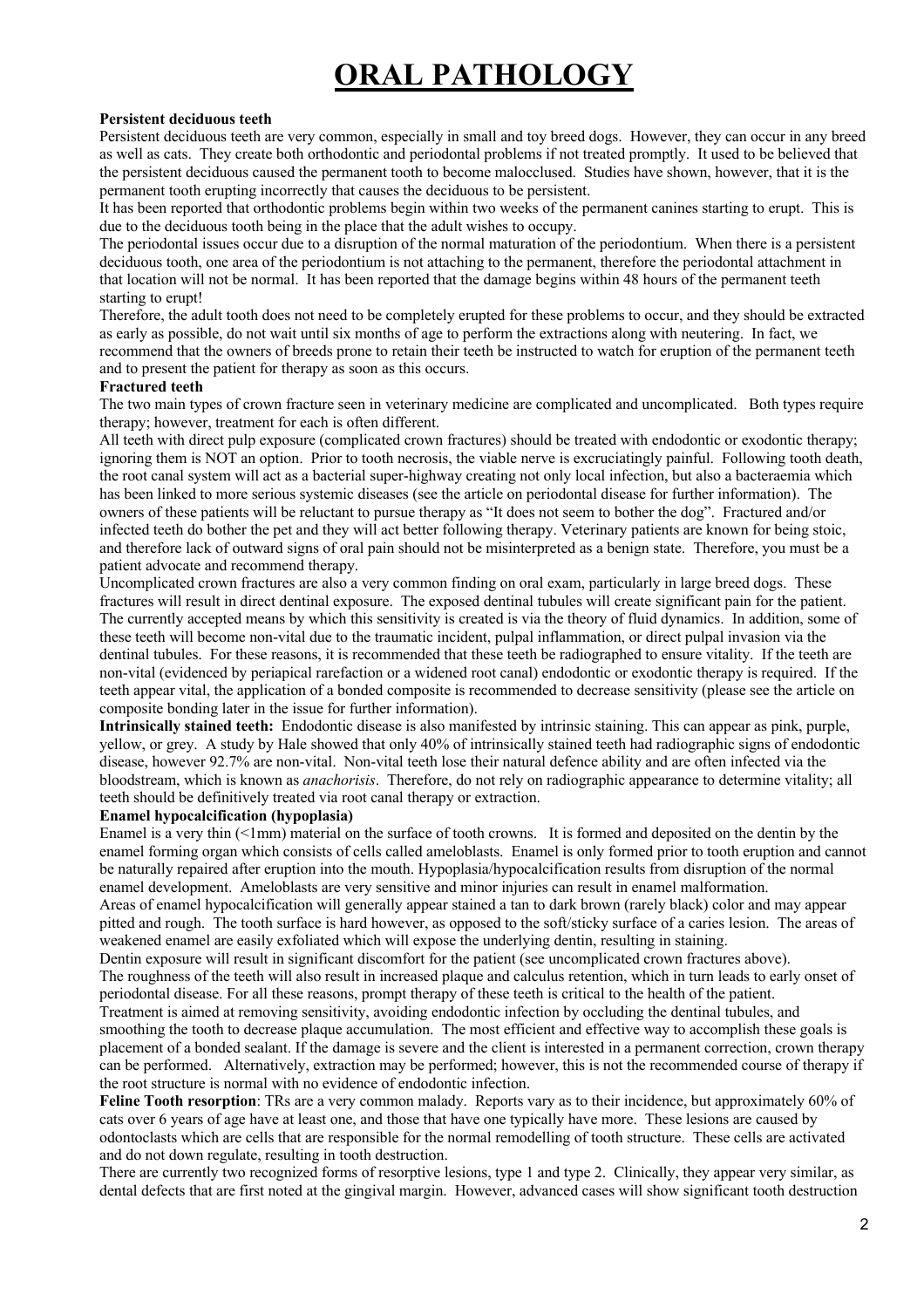and may appear to be a fractured tooth. The best diagnostic tool for differentiating between types is dental radiology. With type 1 lesions, there is no replacement of the lost root structure by bone, whereas with type 2 there is generally marked replacement of the lost tooth structure.

Extraction is now the treatment of choice; however, they can be very difficult in these cases due to tooth weakening and ankylosis. Additionally, in some cases, there is little to no tooth structure remaining. In cases with significant weakening and or ankylosis, performing the extractions via a surgical approach is recommended to speed the procedure and decrease the incidence of fractured and retained roots (see extraction article).

Recently, crown amputation has been suggested as an acceptable treatment option for advanced type 2 lesions as it results in significantly less trauma and faster healing than complete extraction. This procedure, although widely accepted, is still controversial. Most veterinary dentists employ this technique, however in widely varying frequency. Veterinary dentists typically employ this treatment option only when there is significant or complete root replacement by bone. Unfortunately, most general practitioners use this technique far too often. Crown amputation should only be performed on teeth with radiographically confirmed advanced type 2 TRs which show no peri-apical or periodontal bone loss.Crown amputation should not be performed on teeth with type 1 TRs, radiographic or clinical evidence of endodontic or periodontal pathology, inflammation, or infection; or in patients with L/P stomatitis. Those practitioners without dental radiology capability SHOULD NOT perform crown amputation. In these cases, the teeth should either be fully extracted, or the patient referred to a facility with dental radiology.

#### **Missing teeth**

There are several reasons that teeth may be missing. These reasons include congenitally missing, previously extracted, fractured (or extracted) with retained roots, or impacted. The first two scenarios do not require therapy, whereas the latter two may necessitate intervention. Therefore, dental radiographs are indicated in all cases of "missing teeth".

If dental radiographs reveal retained roots and evidence of inflammation or infection (clinical or radiographic), the teeth should be surgically extracted. If they are "quiet", the owners should be informed and given the option of having the teeth surgically extracted.

On occasion, an unerupted tooth may lead to the development of a dentigerous cyst. The incidence of this is 29% of dogs in one veterinary study. A dentigerous cyst is a fluid filled structure which develops from the enamel forming organ, of an unerupted tooth. Small dentigerous cysts are generally asymptomatic, and often go undiagnosed without dental radiology. If clinical, these cysts will generally be swellings in the area of a missing tooth in a young patient. Dentigerous cysts can become quite large and disfiguring, requiring major surgical correction.

In addition, these cysts may become infected, resulting in acute swelling and pain. Finally, dentigerous cysts have reportedly to undergone neoplastic transformation. Dental radiographs are generally diagnostic, revealing a unilocular radiolucent area that is associated with the crown of an unerupted tooth. An aspirate obtained for fluid analysis and cytology will be supportive of a cyst.

Prognosis for these lesions is excellent if diagnosis and treatment are achieved relatively early in the disease course. Surgical removal of the offending tooth and careful debridement of the cystic lining will prove curative. It is important to avoid leaving any of the cystic lining behind, as this could allow the cyst to reform. Early surgical intervention will result in the least invasive surgery possible.

#### **Oral neoplasia**

The oral cavity is the fourth most common place to encounter neoplastic growths. The most common oral growths are the epulids (fibromatous and ossifying). These are benign overgrowths of the periodontal ligament (harmatomas). These can grow very large but are not aggressive. Acanthomatous Ameiloblastomas (epulids) are locally aggressive. They do not metastasize and are mildly aggressive locally. They respond well to local excision with ½ cm margins and enjoy a 90% control rate with radiation therapy.

Benign tumors are exceedingly rare in cats. By far the most common malignant oral tumor in cats is a squamous cell sarcoma. Fibrosarcomas are a distant second. Both tumors are typically seen in older cats, are locally aggressive, and are late to metastasize. The only therapeutic option at this point is early, aggressive surgery (2 cm surgical margins). The above tumors are also seen in dogs. Their behaviour and therapy are similar to cats, however these tumors respond better to radiation therapy in dogs. In dogs, the most common malignant tumor is a melanoma which is typically seen in older dark pigmented dogs. Melanomas are not only locally aggressive; they also metasitizes very early in the course of the disease. A combination of aggressive surgery, radiation therapy, and chemotherapy is the best way to treat this disease process. In addition, a vaccine has been recently released that shows promise as an adjunct therapy for this disease process.

#### **Caudal Stomatitis**

This is another relatively recent disease process in cats that is frustrating us at present. The best description is a severe immune mediated reaction to dental tissues, but we really don't know. Some feel that this may be a group of disease processes that look the same clinically which is why they can be very frustrating to treat.

The history will generally include anorexia, drooling, gagging, and pain during mastication. Physical exam will typically include a thin pet with unkempt fur. The oral exam will reveal severe stomatitis usually over all teeth. The inflammation will most commonly be worse on cheek teeth than canines and incisors. However, faucitis is the key clinical finding. Severe hyperplastic inflammation to the gingiva can result from periodontal disease, however caudal stomatitis will not be present.

*Medical Therapy:* Most medical therapies will work for a while, however in general resistance will start within a year or less. In addition, most therapies have side effects worse than the disease process in and of itself. In general, medical therapy is very frustrating to the practitioner and client.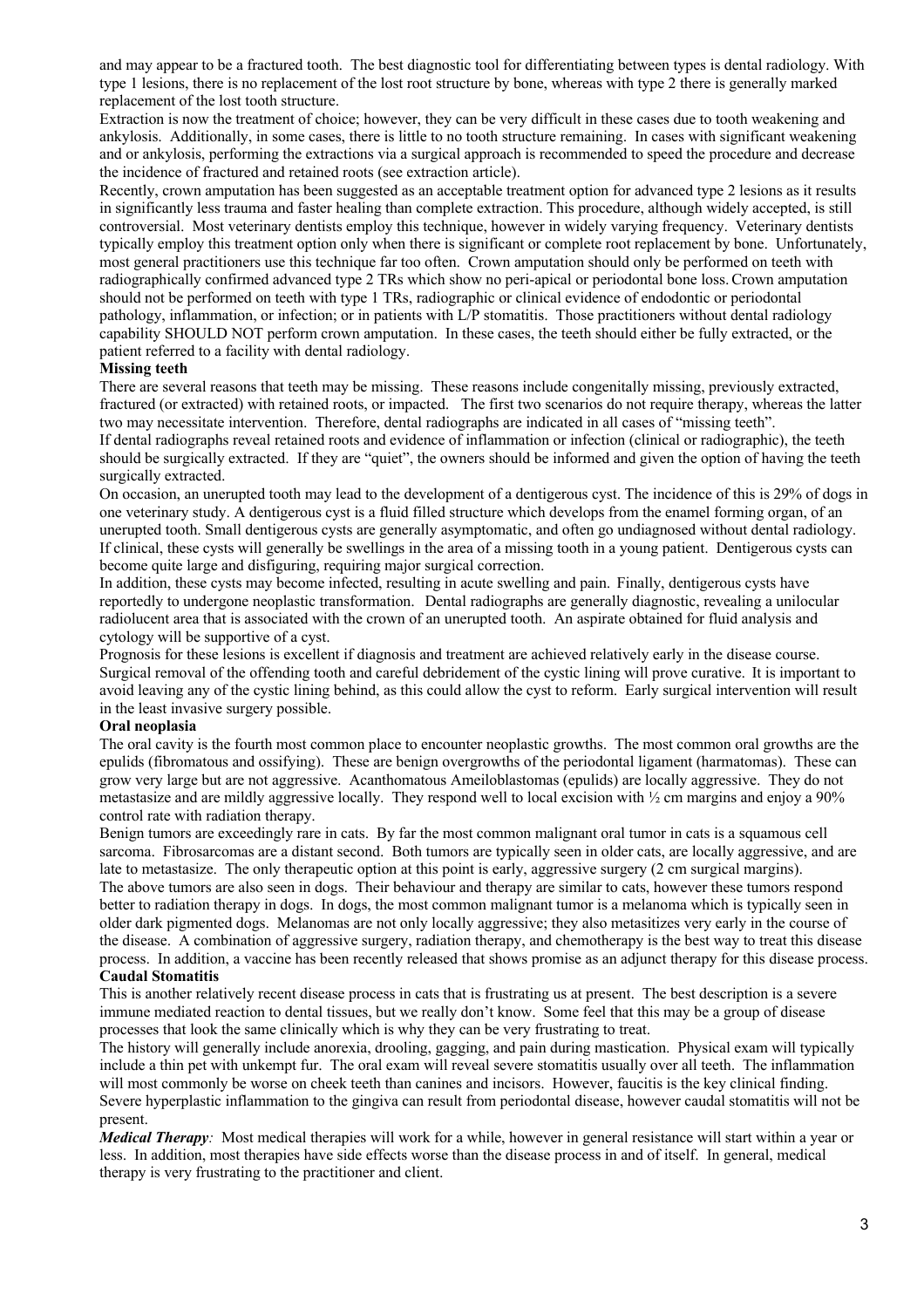Corticosteroids are the mainstay of most medical therapy today. It is generally very effective at first and is relatively inexpensive for the client. In my experience, injectable (depomedrol 10 mg IM) is much more effective than oral preparations in my experience. However, they will typically loose effectiveness after a year or so requiring higher and higher doses at shorter increments. This generally results in significant deleterious effects.

*Surgical Therapy:* Extraction is currently the ONLY effective long-term treatment for this disease process in cats. In our experience, the sooner this is done, the better that cats do both post-operatively as well as long term.

For extractions to be successful, the teeth must be COMPLETELY removed. Therefore, post-operative radiographic confirmation of complete extraction of the tooth roots is recommended. Following the insurance of complete removal of the teeth, perform aveloplasty to remove the periodontal ligament and smooth rough bony edges. This is typically performed do this with a rough diamond bur.

Studies report a 60% success rate when all teeth caudal to the canines are extracted, however our experience has not been as good. However, whole mouth extractions have a success rate of approximately **90-95%** for clinical remission. Slight faucitis may remain, but pets are comfortable. In addition, the rare cases that don't completely respond are generally much more responsive to medical therapy.

If there is NO inflammation to the canines or incisors (which is rare), then the owner is given the option of leaving the canines. However, if these are inflamed, all teeth should be extracted. If the teeth are ankylosed, complete root pulverization may be necessary.

## **PERIODONTAL DISEASE**

**Introduction:** Periodontal disease is the number one health problem in small animal patients. The classic study reported that by two years of age, 70% of cats and 80% of dogs have some form of periodontal disease. However, more recent studies report that 90% of dogs at just 1 year of age have some form of periodontal disease. However, there are generally little to no outward clinical signs of the disease process, and therefore, therapy typically comes very late in the disease. Consequently, periodontal disease may also the most undertreated disease in our patients. Additionally, unchecked periodontal disease has numerous local as well as systemic consequences. Local consequences include: oronasal fistulas, class II perio-endo lesions, pathologic fractures, ocular problems, osteomyelitis, and increased incidence of oral cancer. Systemic diseases which have been linked to periodontal disease include renal, hepatic, pulmonary, and cardiac diseases; osteoporosis, adverse pregnancy effects, and diabetes mellitus.

**Pathogenesis:** Periodontal disease is generally described in two stages, gingivitis and periodontitis. Gingivitis is the initial, **reversible** stage in which the inflammation is confined to the gingiva. The gingival inflammation is created by plaque bacteria and may be reversed with a thorough dental prophylaxis and consistent homecare. Periodontitis is the later stage of the disease process and is defined as an inflammatory disease of the deeper supporting structures of the tooth (periodontal ligament and alveolar bone) caused by microorganisms. The inflammation results in the progressive destruction of the periodontal tissues, leading to attachment loss. This can be seen as gingival recession, periodontal pocket formation, or both. Mild to moderate periodontal pockets may be reduced or eliminated by proper plaque and calculus removal. However, periodontal bone loss is **irreversible** (without regenerative surgery). Although bone loss is irreversible, it is possible to arrest its progression. However, it is more difficult to maintain periodontally diseased teeth in comparison to healthy teeth. Additionally, periodontal attachment loss may be present with or without active periodontal inflammation.

Periodontal disease is initiated by oral bacteria which adhere to the teeth in a substance called plaque. Plaque is a biofilm, which is made up almost entirely of oral bacteria, contained in a matrix composed of salivary glycoproteins and extracellular polysaccharides. Calculus (or tartar) is basically plaque which has secondarily become calcified by the minerals in saliva.

Plaque on the tooth surface is known as supragingival plaque. Once it extends under the free gingival margin and into the area known as the gingival sulcus (between the gingiva and the teeth or alveolar bone), it is called subgingival plaque. Supragingival plaque likely affects the pathogenicity of the subgingival plaque in the early stages of periodontal disease. However, once the periodontal pocket forms, the effect of the supragingival plaque and calculus is minimal. Therefore, control of supragingival plaque alone is ineffective in controlling the progression of periodontal disease.

The bacteria in the subgingival plaque secrete toxins as well as metabolic products. Also produced are cytotoxins and bacterial endotoxins which can invade tissues on their own, and in turn cause inflammation to the gingival and periodontal tissues. This inflammation causes damage to the gingival tissues and initially results in gingivitis. Eventually, the inflammation can lead to periodontitis, i.e. the destruction of the attachment between the periodontal tissues and the teeth. In addition to directly stimulating inflammation, the bacterial metabolic byproducts also elicit an inflammatory response from the animal.

The inflammation produced by the combination of the subgingival bacteria and the host response damages the soft tissue attachment of the tooth and decreases the bony support via osteoclastic activity. This causes the periodontal attachment of the tooth to move apically (towards the root tip).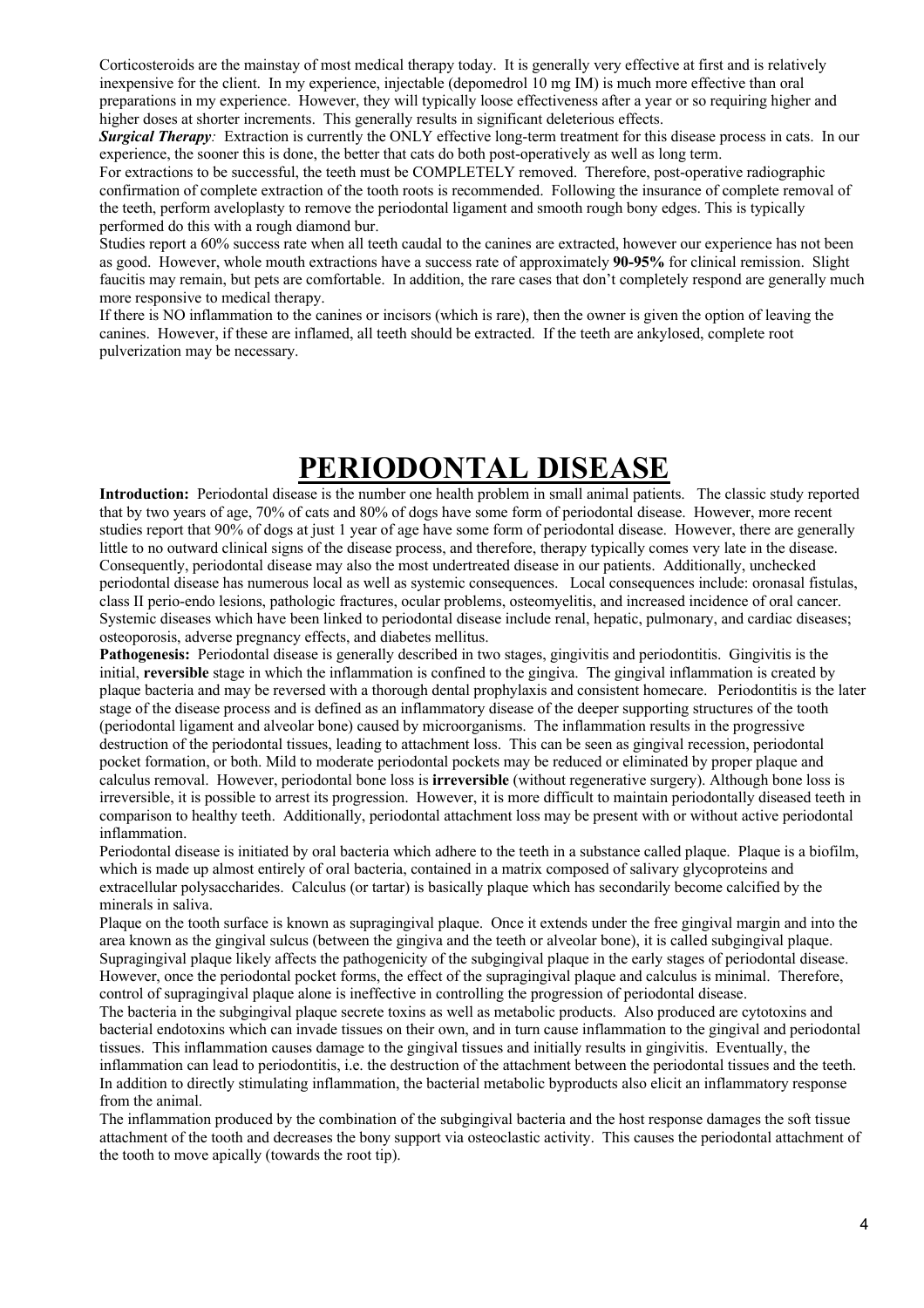As periodontal disease progresses over time, the attachment loss continues in a non-linear pattern as active stages of destruction are followed by quiescent phases (burst). The end stage of periodontal disease is tooth loss; however, the disease has created significant problems prior to tooth exfoliation.

#### **Clinical Features:**

It is important to be familiar with normal features in order to identify abnormal findings. Normal gingival tissues are coral pink in color (allowing for normal pigmentation), and have a thin, knife-like edge, with a smooth and regular texture. In addition, there should be no demonstrable plaque or calculus on the dentition. Normal sulcal depth in a dog is 0 to 3mm and in a cat is 0 to 0.5mm.

The first clinical sign of gingivitis is erythema of the gingiva. This is followed by edema, gingival bleeding during brushing or after chewing hard/rough toys, and halitosis. Gingivitis is typically associated with calculus on the involved dentition but is primarily elicited by PLAQUE and thus can be seen in the absence of calculus. Alternatively, widespread supragingival calculus may be present with little to no gingivitis. It is critical to remember that calculus itself is essentially non-pathogenic. Therefore, the degree of gingival inflammation (not the amount of calculus) should be used to judge the need for professional therapy. As gingivitis progresses to periodontitis, the oral inflammatory changes intensify. The hallmark clinical feature of established periodontitis is attachment loss. In other words, the periodontal attachment to the tooth migrates apically. As periodontitis progresses, alveolar bone is also lost. On oral exam, there are two different presentations of attachment loss. In some cases, the apical migration results in gingival recession while the sulcal depth remains the same. Consequently, tooth roots become exposed and the disease process is easily identified on conscious exam. In other cases, the gingiva remains at the same height while the area of attachment moves apically, thus creating a periodontal pocket. This form is typically diagnosed only under general anesthesia with a periodontal probe. It is important to note that both presentations of attachment loss can occur in the same patient, as well as the same tooth. As attachment loss progresses, alveolar bone loss continues, until tooth exfoliation in most cases. After tooth exfoliation occurs, the area generally returns to an uninfected state, but the bone loss is permanent.

#### **Severe local consequences:**

In addition to tooth loss, there are six proven local severe sequelae of severe periodontal disease.

The most common of these local consequences is an **oral-nasal fistula (ONF)**. ONFs are typically seen in older, small breed dogs (especially chondrodystrophic breeds); however, they can occur in any breed as well as felines. ONFs are created by the progression of periodontal disease up the palatal surface of the maxillary canines however; any maxillary tooth is a candidate. This results in a communication between the oral and nasal cavities, creating an infection (sinusitis). Clinical signs include chronic nasal discharge, sneezing, and occasionally anorexia and halitosis. Definitive diagnosis of an oronasal fistula often requires general anesthesia. The diagnosis is made by introducing a periodontal probe into the periodontal space on the palatal surface of the tooth. Interestingly, this condition can occur even when the remainder of the patient's periodontal tissues is relatively healthy (including other surfaces of the affected tooth). Appropriate treatment of an ONF requires extraction of the tooth and closure of the defect with a mucogingival flap. However, if a deep periodontal pocket is discovered prior to development of a fistula, periodontal surgery with guided tissue regeneration can be performed to save the tooth.

Another potential severe consequence of periodontal disease can be seen in multi-rooted teeth and is called a **class II perio-endo abscess.** This occurs when the periodontal loss progresses apically and gains access to the endodontic system, thereby causing endodontic disease via bacterial contamination. The endodontic infection subsequently spreads though the tooth via the common pulp chamber and causes periapical ramifications on the other roots.

This condition is also most common in older small and toy breed dogs; however, this author has personally treated a case in a Labrador Retriever. The most common site for a class II perio-endo lesion to occur in small animal patients is the distal root of the mandibular first molars.

The third potential local consequence of severe periodontal disease is a **pathologic fracture.** These fractures typically occur in the mandible (especially the area of the canines and first molars), due to chronic periodontal loss, which weakens the bone in affected areas. This condition is again, most commonly seen in small breed dogs, mostly because their teeth (especially the mandibular first molar) are larger in proportion to their jaws as in comparison to large breed dogs. Pathologic fractures occur most commonly as a result of mild trauma, or during dental extraction procedures. However, some dogs have suffered from fractures while simply eating.

Although this is typically considered a disease of older patients, this author has personally treated three cases in dogs less than three years of age.

Pathologic fractures carry a guarded prognosis for several reasons. Adequate healing is difficult to obtain due to lack of remaining bone, low oxygen tension in the area, and difficulty in rigidly fixating the caudal mandible. There are numerous options for fixation, but the use of wires, pins or plates is generally required. Regardless of the method of fixation, the periodontally diseased root (s) MUST be extracted for healing to occur.

Awareness of the risk of pathologic fractures can help the practitioner to avoid problems in at risk patients during dental procedures. If one root of an affected multi-rooted tooth is periodontally healthy, there is an even greater chance of mandibular fracture due to the increased force needed to extract the healthy root. An alternate form of treatment for these cases is to section the tooth, extract the periodontally diseased root, and perform root canal therapy on the periodontally healthy root. In cases where periodontitis involving a mandibular canine or first molar is identified during a routine prophy, it is best to inform the owners of the possibility of a jaw fracture prior to attempting extraction of the offending tooth.

The fourth local consequence of severe periodontal disease results from inflammation close to the orbit which could potentially lead to **blindness**. The proximity of the tooth root apices of the maxillary molars and fourth premolars, places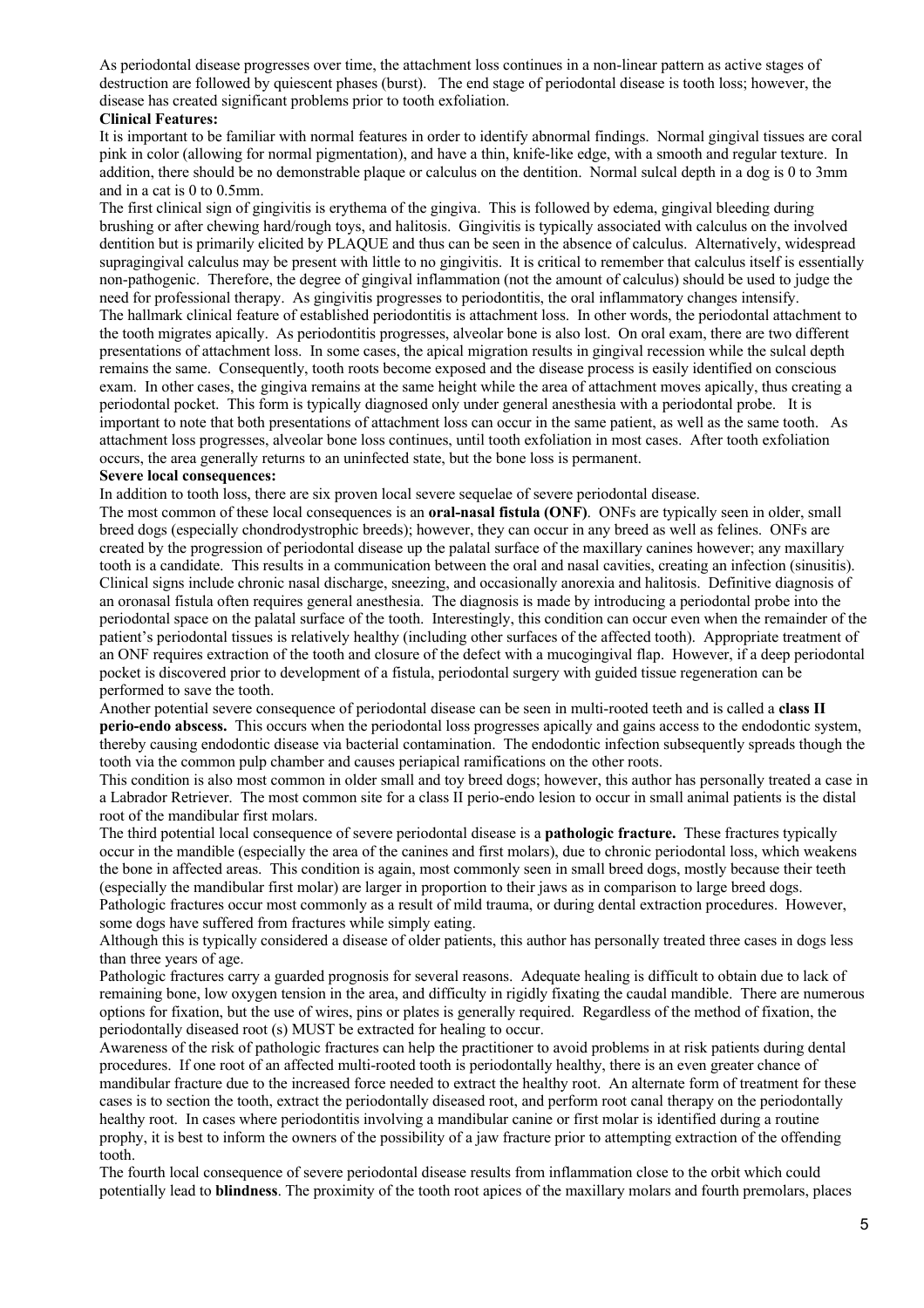the delicate optic tissues in jeopardy. In cats (especially brachycephalic), the apices of the maxillary canines lie in this area and can create similar issues.

The fifth local consequence is described in recent studies which have linked chronic periodontal disease to **oral cancer**.

The association in this case is likely due to the chronic inflammatory state that exists with periodontitis. The final significant local consequence of periodontal disease is chronic **osteomyelitis**, which is an area of dead, infected

bone. Dental disease is the number one cause of oral osteomyelitis. Furthermore, once an area of bone is necrotic, it does not respond effectively to antibiotic therapy. Therefore, definitive therapy generally requires aggressive surgical debridement.

#### **Severe systemic manifestations:**

Systemic ramifications of periodontal disease are also well documented. The inflammation of the gingiva and periodontal tissues that allows the body's defenses to attack the invaders also allows these bacteria to gain access to the body. Recent animal studies suggest the possibility that these bacteria negatively affect the kidneys and liver, leading to decrease in function of these vital organs over time. Furthermore, it has also been suggested that these bacteria can become attached to previously damaged heart valves (IE valvular dysplasia) and cause endocarditis, which in turn can result in intermittent infections, and potentially thromboembolic disease. Other studies have linked oral bacteremias to cerebral and myocardial infarctions and other histological changes. Additional human studies have linked periodontal disease to an increased incidence of chronic respiratory disease (COPD) as well as pneumonia. There are many studies that strongly link periodontal disease to an increase in insulin resistance, resulting in poor control of diabetes mellitus as well as increased severity of diabetic complications (wound healing, microvascular disease). Additionally, it has been shown that diabetes is also a risk factor for periodontal disease. Periodontal disease and diabetes are currently viewed as having a bidirectional interrelationship where one worsens the other.

Finally, it has been proven in animal studies that periodontal disease can elicit an increase in inflammatory lipids as well as an overall lipidemic state. This is described as a state of overall body inflammation leading to chronic disease processes and an abnormal immune response.

While some of these studies are not definitive, we know that periodontal disease is an infectious process and that affected patients must deal with these bacteria daily, which in turn can lead to a state of chronic disease. Therefore, we must learn to view periodontal disease as not just a dental problem that causes bad breath and tooth loss, but as an initiator of more severe systemic consequences. As one author states, "Periodontal disease is clearly an important and potentially lifethreatening condition, often underestimated by health professionals and the general public". Only by thinking in these terms can we fully appreciate the scope of the disease process and discuss the problem with clients so that they can appreciate the depth of the problems their pets face. This information will significantly increase client compliance with homecare and dental prophylaxis, as well as advanced dental procedures.

### **BASIC PERIODONTAL THERAPY**

The basis of periodontal therapy today is plaque control. This is accomplished via two to four components depending on the stage of the disease. These include a thorough dental prophylaxis, periodontal surgery, homecare, and extraction. There are numerous variations and treatment options for therapy. This lecture will cover the basics and touch on the available options.

The cornerstone of periodontal therapy is a **thorough dental prophylaxis**. This MUST be performed under general anaesthesia including a properly inflated endotracheal tube. The prophylaxis should include the following steps. **Step 1:** Pre surgical exam and consultation

This is often a much-neglected step of a professional dental prophylaxis. The veterinarian should perform as complete as possible physical and oral exam. The physical exam (along with pre-operative testing) will help ensure aesthetic safety. The oral examination will identify obvious pathology (fractured, intrinsically stained, or mobile teeth; oral masses; and resorptive lesions) as well as allow for a preliminary assessment of periodontal status. The veterinarian can then discuss the various disease processes found and the various available treatment options. Based on the physical findings, the practitioner can create a more accurate estimate (both financial and time). Both of which will decrease problems with over scheduling and client finances during the anaesthetic event. This small time investment will improve the experience of everyone involved (veterinarian, technician, receptionist, client, and patient).

#### **Step 2:** Supragingival cleaning

This can be performed via mechanical or hand scaling. The mechanical scalars decrease anaesthetic time and include both sonic and ultrasonic types. The most common type of mechanical scaler in veterinary dentistry today is the ultrasonic scaler. There are two main types magnetorestrictive and piezoelectric). Both scalers vibrate at approximately 45,000 Hertz. They are very efficient and have an additional benefit of creating an antibacterial effect in the coolant spray (cavitation). They are however can be more damaging to the tooth and may leave some calculus behind. Thus, it has been recommended that hand scaling be performed after ultrasonic scaling to ensure the complete removal of calculus. Sonic scalers run on compressed air and vibrate at 8-18,000 hertz. They are safer, but slower than sonic scalers and do not offer cavitation. The area of maximum vibration is 1-2 mm from the tip. Do not use the tip or back of the instrument as these are not effective for calculus removal and can potentially damage the tooth. The instrument is placed on the tooth and LEFT on the tooth for up to 15 seconds. Once the instrument loses contact with the tooth, the scaler can no longer be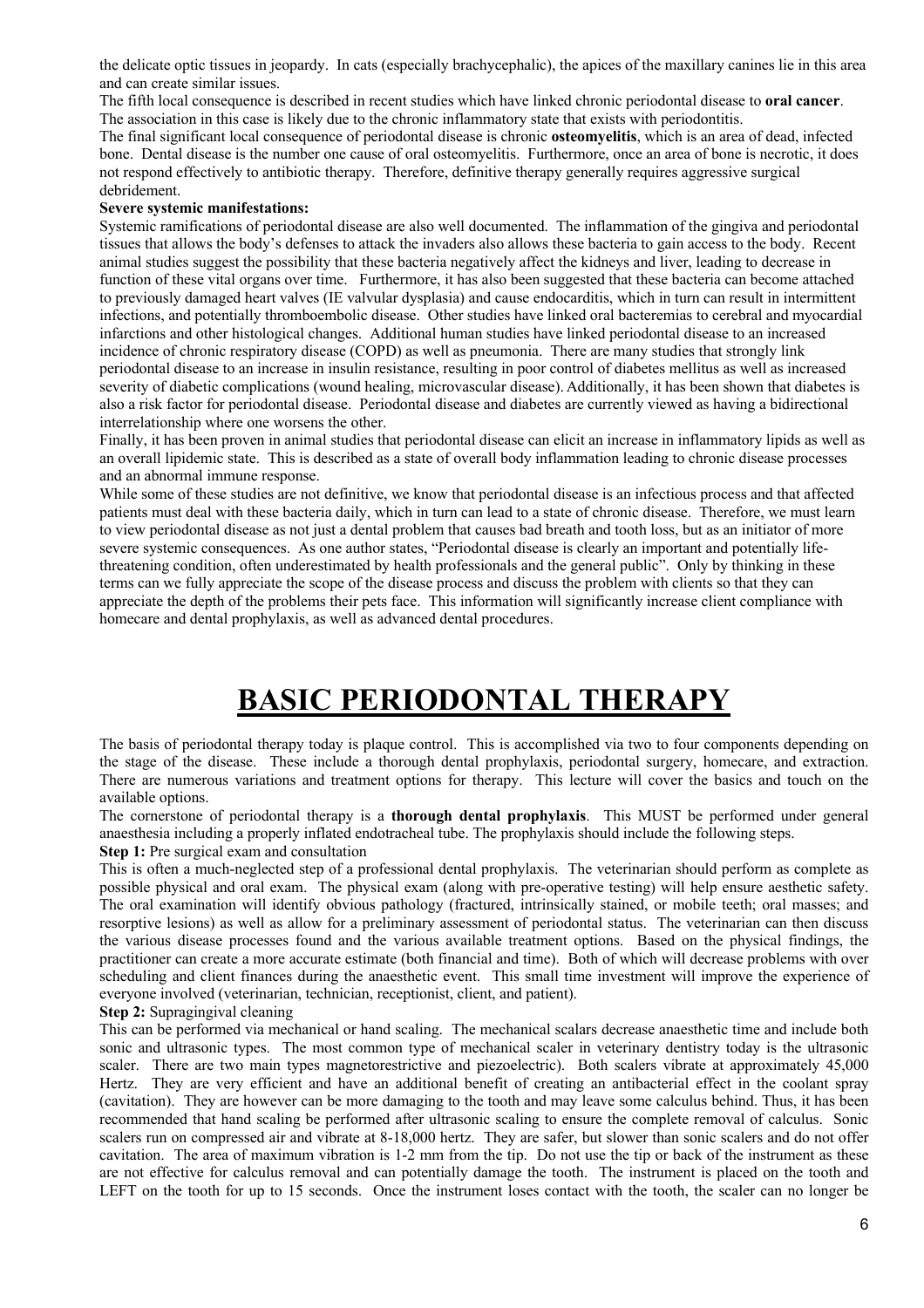effective. Run the instrument SLOWLY over the tooth surface in wide sweeping motions to cover every mm<sup>2</sup> of every tooth surface.

Hand scaling is performed with a scaler. This is a triangular instrument with e sharp cutting edges. In addition, the tip is very sharp. Scalers are designed for SUPRA-gingival use only. The scalers (as well as curettes below) are held with a modified pencil grip. The instrument is gently held at the gnarled or rubberized end with the thumb and index finger TIPS. The middle finger is placed near the terminal end of the shaft and is used to feel for vibrations which signal residual calculus or diseased/rough tooth/root surface. Finally, the ring and pinkie fingers are rested on a stable surface.

Hand instruments are used with a gentle touch and are run over the tooth numerous times in overlapping strokes until the tooth feels smooth. This step may be performed with a curette and combined with subgingival scaling (see below). **Step 3:** Subgingival plaque and calculus scaling

This step is best performed by hand with a curette. A curette has 2 cutting edges and a blunted toe and bottom. In this way, it will not cut through the delicate periodontal attachment if excess force is not applied. The proper curette is selected based on its angulation. The lower the number (i.e. 1-2) the less the angle and the further rostral in the mouth the instrument is used. The face of the instrument is placed flat against the surface of the tooth and inserted gently to the base of the sulcus or pocket. Once there, the instrument is rotated so that the shaft is parallel to the long axis of the tooth. This will engage the calculus as well as place the instrument in the proper position for root surface and subgingival debridement. This is repeated with numerous overlapping strokes until the root feels smooth. Cleanliness can be further evaluated by gently directing compressed air into the sulcus. Any remaining calculus will appear chalky. This is a very technically demanding procedure and the practitioner is directed to continuing education programs to hone their skills.

Traditional ultrasonic scalers should not be used subgingivally due to thermal damage to the gingiva and pulp. This occurs because the water coolant cannot reach the tip of the instrument. However sonic and ultrasonic scalers with specialized periodontal tips have been developed for subgingival use. These are much easier to use and therefore will likely result in superior cleaning in the hands of novices. Like supragingival scaling, it is recommended to perform mechanical scaling first to remove much of the plaque and calculus first, and then follow up with hand scaling.

#### **Step 4**: Polishing

Scaling (especially mechanical) leaves the tooth surface (and especially the root) rough, which increases plaque attachment. Polishing will smooth the surface of the teeth which will retard plaque attachment. Polishing is typically performed with a prophy cup on a slow-speed handpiece with a 90-degree angle. The handpiece should be run at a slow rate and no greater than 3,000 RPM. Ensure that adequate polish is always used. Running the prophy cup dry is not only inefficient, it may also overheat the tooth. Just like with scaling, every mm<sup>2</sup> of tooth surface should be polished. In addition, slight pressure should be placed down onto the tooth to flare the edges of the prophy cup to polish the subgingival areas. One tooth may be polished for a maximum of five seconds at a time to avoid overheating. The tooth can be further polished after a short break (while other teeth are polished).

**Step 5**: Periodontal probing, oral evaluation, and dental charting

This is a critical, however often poorly performed and underappreciated step. The entire oral cavity must be systematically evaluated using both visual and tactile senses. Careful visual examination should be performed during the periodontal evaluation. The periodontal probe should be inserted at six spots around EVERY tooth to identify periodontal pockets. This is performed by gently inserting the probe into the pocket until it stops and then "walking" the instrument around the tooth. The normal sulcal depth in a dog is 0-3 mm, and a cat is 0-0.5 mm. All abnormal findings must be recorded on the dental chart. Dental charting should be performed 4-handed. This means that one person evaluates the mouth and calls out pathology to the assistant who records it on the chart. Using the modified triadan system will greatly increase efficiency of this step. Dental charts must be of sufficient size to allow for accurate placement of pathology. The minimum size for an acceptable dental chart is 1/3 of a page, however veterinary dentists use full page charts.

#### **Step 6**: Dental radiographs:

Dental radiographs should be performed of ANY pathology noted on dental exam. This includes any periodontal pocket which is larger than normal, fractured or chipped teeth, masses, swellings, or missing teeth. Dental radiographs are a critical aid in the evaluation of dental pathology. Help is available for any questionable cases at *www.vetdentalrad.com.*  **Step 7**: Treatment planning

The practitioner, utilizing all available information (visual, tactile, and radiographic) then decides on appropriate therapy. Additionally, the prudent veterinarian will keep in mind the patient as a whole, the owner's wishes and willingness to perform homecare, and necessary follow-up. Following the creation of a dental plan for the patient, an estimate is created, and the client contacted for consent.

**Step 8**: Additional therapies: Based on the oral examination and client wishes, any additional therapy is performed. If this is extensive and would result in a long anesthesia or the practitioner to be unduly rushed, rescheduling the remainder of the work **is** an acceptable alternative. There are numerous possibilities for this (including referral).

#### **Home care:**

This is a very important part of periodontal therapy. A recent study has shown that periodontal pockets are re-infected within 2 weeks of a prophylaxis if homecare is not performed. Therefore, homecare must be discussed with each client following a prophylaxis.

There are two divisions of homecare active and passive. They both can be effective if performed correctly, however active homecare is still the gold standard in homecare.

Active homecare consists primarily of tooth brushing. There are various veterinary brushes; however, a soft child's toothbrush is also effective. There are numerous veterinary toothpastes available. These increase the palatability of the toothbrush, and many add a cleaning aid. Human toothpastes are generally not recommended. There are also antimicrobial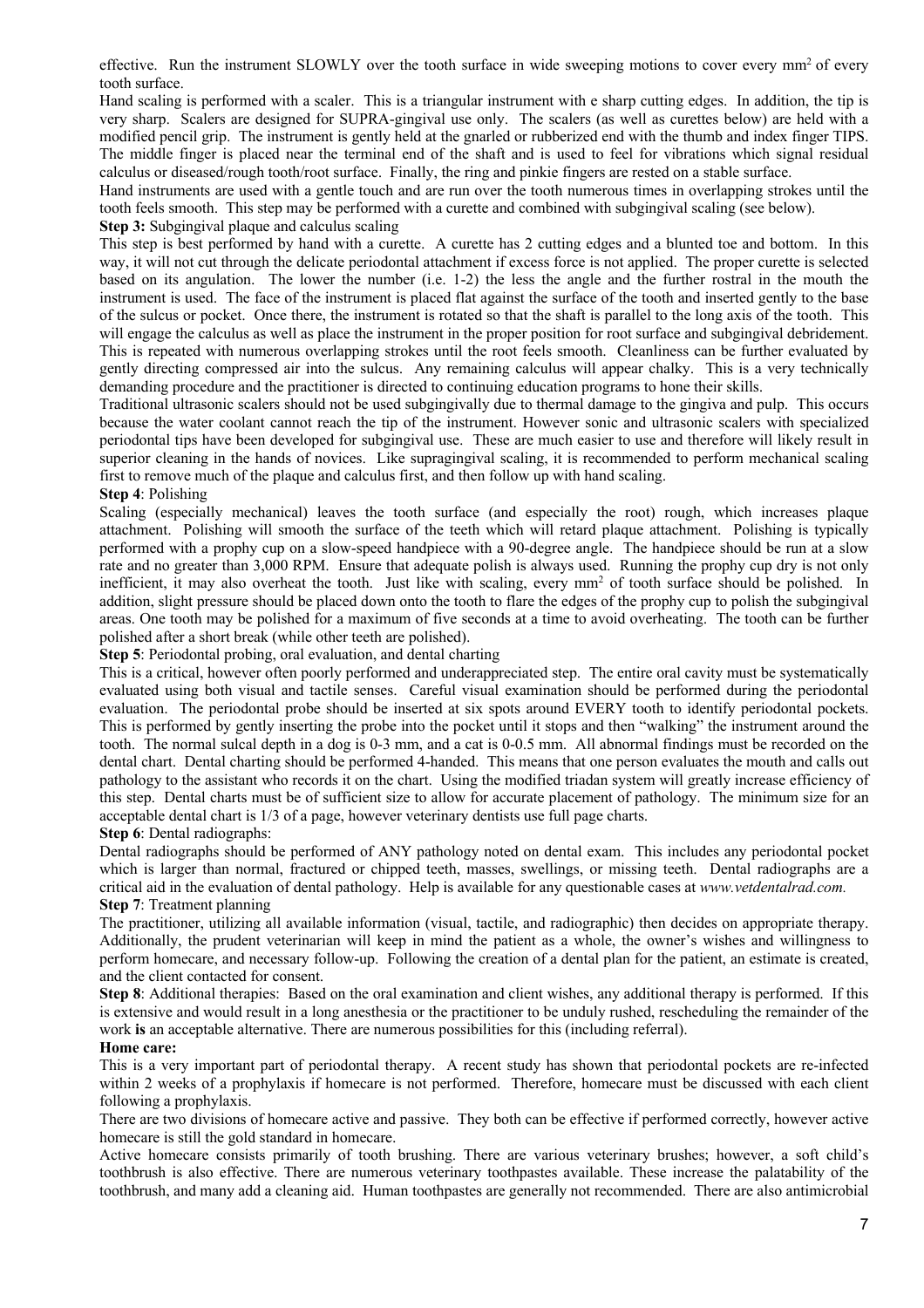preparations that can be used in certain cases. Technique: Use a circular motion with the brush at a 45-degree angle to the gingival margin.

Frequency: once a day would be ideal, as this is required to stay ahead of plaque formation, but for most owners this is unrealistic. Three days a week is considered the minimum frequency for patients in good oral health. If the patient has periodontal disease, daily brushing is necessary. One other option for active homecare is to rinse with a chlorhexadine solution. This has been shown to decrease gingivitis if done consistently over time. Even though brushing and rinsing greatly improves periodontal health, it does not eliminate the need for professional cleanings.

Passive homecare is the other option for minimizing periodontal disease. Since this requires no work by the owner, compliance is more likely. This is especially important since long term consistency is the most important factor in the effectiveness of dental care. There are currently several diets that decrease tartar and plaque build-up. In addition, tartar control chews and treats have been developed.

All these products have been shown to decrease plaque and calculus, however, they are most effective on plaque and tartar on the cusp tips not at gingival margin. Supragingival plaque and calculus is in general non-pathogenic. Of the available products, only two have been clinically proven to decrease gingivitis.

The downfall of all passive homecare products is that the patient is not likely to chew with the entire mouth; therefore, areas will be missed. Passive homecare is most effective on the carnassial and surrounding teeth, where chewing is concentrated. Active homecare, in contrast, is most effective in controlling plaque and calculus on the incisor and canine teeth, likely due to the ease in accessing these teeth. Therefore, a combination of active and passive homecare is likely ideal.

#### **Periodontal Surgery**

Any pockets greater than normal for the species are pathologic and in need of therapy. It is important to note that this is a separate procedure from the prophylaxis and the practitioner should be charging for this. Periodontal therapy is aimed at removing the infection from the root surface (plaque, calculus, and granulation tissue) as well as smoothing the diseased root surface. This will allow for reattachment and decrease in pocket depth.

In the canine patient, pockets between 3 and 5 mm which do not have mobility or other issues are best treated with closed root planing and subgingival curettage. This step is performed in a similar manner to subgingival scaling above, with a combination of mechanical and hand scaling. This should be meticulously performed in order to achieve as clean a tooth as possible to promote healing.

An additional way to promote reattachment is the instillation of a sustained release doxycycline product. This has been shown to temporarily locally control the microorganisms as well as decrease inflammation. It is performed by mixing the product according to package directions and then inserting the product into the pocket until it is just overflowing. The product is then wetted, which will harden it, and tapped gently into the sulcus. If some of the product extrudes from the pocket, it should be rewetted and then placed. This should continue until the pocket is full.

Pockets greater than 5-mm require direct visualization of the root surface for effective cleaning. If the tooth is not effectively cleaned, the infectious agents remain along with the plaque and calculus. Visualization is best accomplished via periodontal flap procedures. These procedures are very effective in animal patients. If the clients are interested in salvaging the teeth, periodontal surgery can be performed. These are advanced procedure but can be learned by general practitioners. However, the reader is encouraged to attend a hands-on wet lab prior to undertaking these surgeries.

The final modality for the therapy of periodontal disease is **extraction**. While extreme, it is the only true cure. Without a commitment to homecare or routine professional cleanings, advanced periodontal surgery should likely not be attempted. Depending on the stage of periodontal disease, the involved teeth should be extracted.

### **Dental Radiology**

#### **Dental Radiograph Units**:

Radiographic exposure is controlled by 3 components: kVp (kilovolt peak), MA (milliamperage), and exposure time. KVp controls the "quality" of the x-ray beam. This is the power of each x-ray particle which controls the penetration of the beam through tissues.

The quantity of the exposure is controlled by MA and time of exposure. The higher the MA, the more X-rays produced over the time period. Multiply this number by the exposure time and you will get the total number of x-ray units. Since there is not a significant amount of variation of tissues in oral radiology, the KVP and MA are set constant on dental radiology units. The only variable factor is time. This is measured in seconds or pulses. One pulse is equal to 1/60 of a second. Most standard (human) dental radiology units have a digital control for the exposure and it is set by the operator based on a technique chart. Recently, however, veterinary specific machines have become available which has a computer that sets the exposure based on the size of the patient, the speed of dental film used, and the object tooth. This can take a lot of the guesswork out of the exposure setting. However, with a little experience and practice, it is easy to figure out a setting.

**Digital Dental Radiology:** There are numerous human veterinary digital systems. These are excellent means of obtaining dental radiographs. The only major problem currently is the lack of a number 4 sensor. The major advantages to these systems are the decrease in radiation exposure, rapidity of the development, and that you can reposition the sensor if the view is not correct the first time. However, size 4 phosphor plates (CR) are available.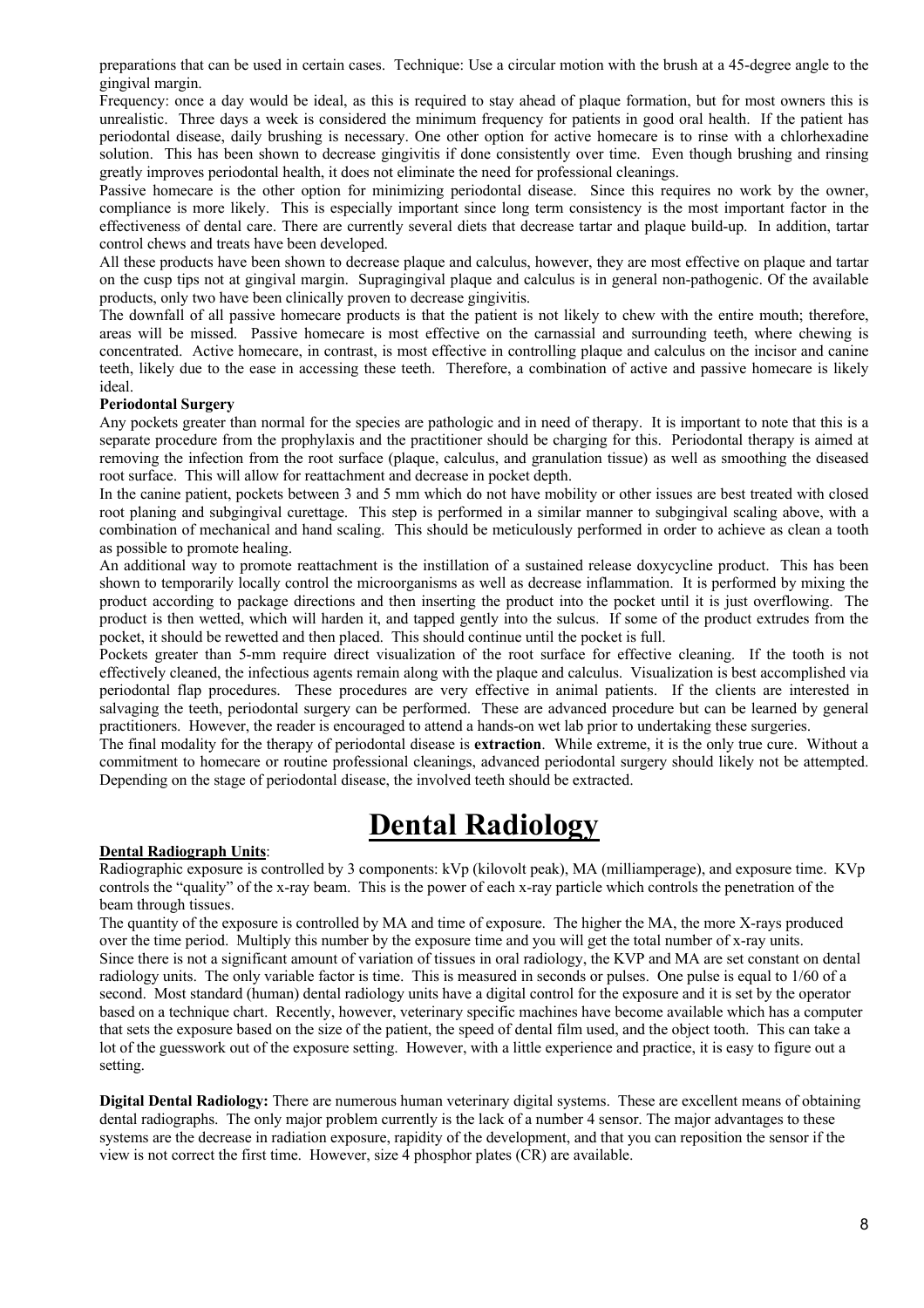#### **Taking a dental radiograph**:

#### **Step 1: Patient positioning**

Position the patient so that the area of interest is convenient to the radiographic beam. In general, this is where the object is "up". For mandibular canines and incisors, the pet should be in dorsal recumbency. Finally, for maxillary cheek teeth, the patient should be in lateral recumbency with the affected side up. For maxillary teeth, the patient should be in lateral recumbency with the affected side up. In our practice virtually all radiographs are exposed in lateral recumbency. This takes some getting used to but will decrease the number of times a patient must be rolled when doing surgical or endodontic procedures.

#### **Step 2: Film Placement within the patient's mouth**

Place the sensor in the mouth so that the entire tooth (crown and entire root surface) is covered by the radiograph. Remember, the roots of all teeth are very long. This is especially true of canine teeth, which are longer than you think. Always err on the side of having the film too far in the mouth to ensure you do not cut off the root apexes. The sensor/plate should be placed as near as possible to the object (generally touching the tooth and gingiva) to minimize distortion.

#### **Step 3: Positioning the beam head**

There are two major techniques for positioning the beam head in veterinary patients. Both techniques are used daily in veterinary practice.

Parallel technique: This is where the film is placed parallel to the object being radiographed and perpendicular to the beam. This is how standard (large) films are taken. This gives the most accurate image. Unfortunately, this is only useful in the lower cheek teeth in the dog and cat. This is because these patients don't have an arched palate. The film cannot be placed parallel to the tooth roots because of the palate's interference. Therefore, this technique is not always possible. Bisecting Angle Technique: This is the most common type of dental radiograph taken in veterinary patients. This uses the theory of equilateral triangles to create an image that accurately represents the tooth in question. To utilize this technique, the film is placed as parallel as possible to the tooth root. Then the angle between the tooth root and film is measured. This angle is cut in half (bisected) and the beam placed perpendicular to this angle. This gives the most accurate representation of the root.

If this angle is incorrect, the radiographic image will be distorted. This is because the x-ray beam will create an image that is longer or shorter than the object imaged. The best way to visualize this is to think of a building and the sun. The building will create a 90-degree (right) angle to the ground. The bisecting angle in this case is 45 degrees to the ground. Early and late in the day, the sun is at an acute angle to the building and casts a long shadow. In radiology this occurs when the angle of the beam to the object is too small and is known as elongation. At some point in the late morning and early afternoon, the sun is at a 45-degree angle to the building, which is the bisecting angle. This gives an accurate representation of the building height. As the sun continues up in the sky, the shadow shortens. This occurs in veterinary radiology when the angle is too great and is known as foreshortening. Finally, at noon, the sun is straight up from the building, which gives no shadow.

The **"Simplified Technique"** as developed by Dr. Tony Woodward does not utilize direct measurement of any angle, instead relying on approximate angles to create diagnostic images. There are only 3 angles used for all radiographs in this system 20, 45, and 90.

Mandibular premolars and molars are exposed at a 90-degree angle, maxillary premolars and molars at a 45-degree angle, and incisors and canines at a 20-degree angle.

To initiate any radiograph, place the film in the mouth and set the positioning indication device (PID) perpendicular to the film. For mandibular cheek teeth, this is the correct placement. For the maxillary premolars and molars, rotate the beam to a 45-degree angle. For the incisors and mandibular canines rotate 20 degrees. For the maxillary canines an additional rotation 20 degrees lateral is necessary to avoid superimposition of the first and second premolars.

#### **Step 4: Setting the exposure**

If you are using a machine where you set the exposure manually, you will need to set up a technique chart like one for a standard (large) unit. The good news is that there is only one variable that needs to be adjusted. \

If you are utilizing the computer-controlled system, set the buttons for the species, size of the patient, and tooth to be imaged. If you have correctly set the machine and the image is incorrectly exposed, the easiest way to adjust is to change the time setting up or down.

#### **Step 5: Exposing the radiograph**

Dental radiograph machines have a handheld switch to expose the radiograph. If it is possible, leave the room prior to exposing the radiograph. If it is not, stand at least 6 feet away at a 90 to 130-degree angle to the primary beam (meaning to the side or back of the tube head, not in front or behind). Once everything is set, press the button. It is important to remember, that these switches are "dead man's". This means if you let up during the exposure, it will stop the production of x-ray beams. On a standard unit, this will make a light radiograph, on a computer controlled one it will give an error message and you will need to start over. Make sure you hold the button down until the machine stops beeping.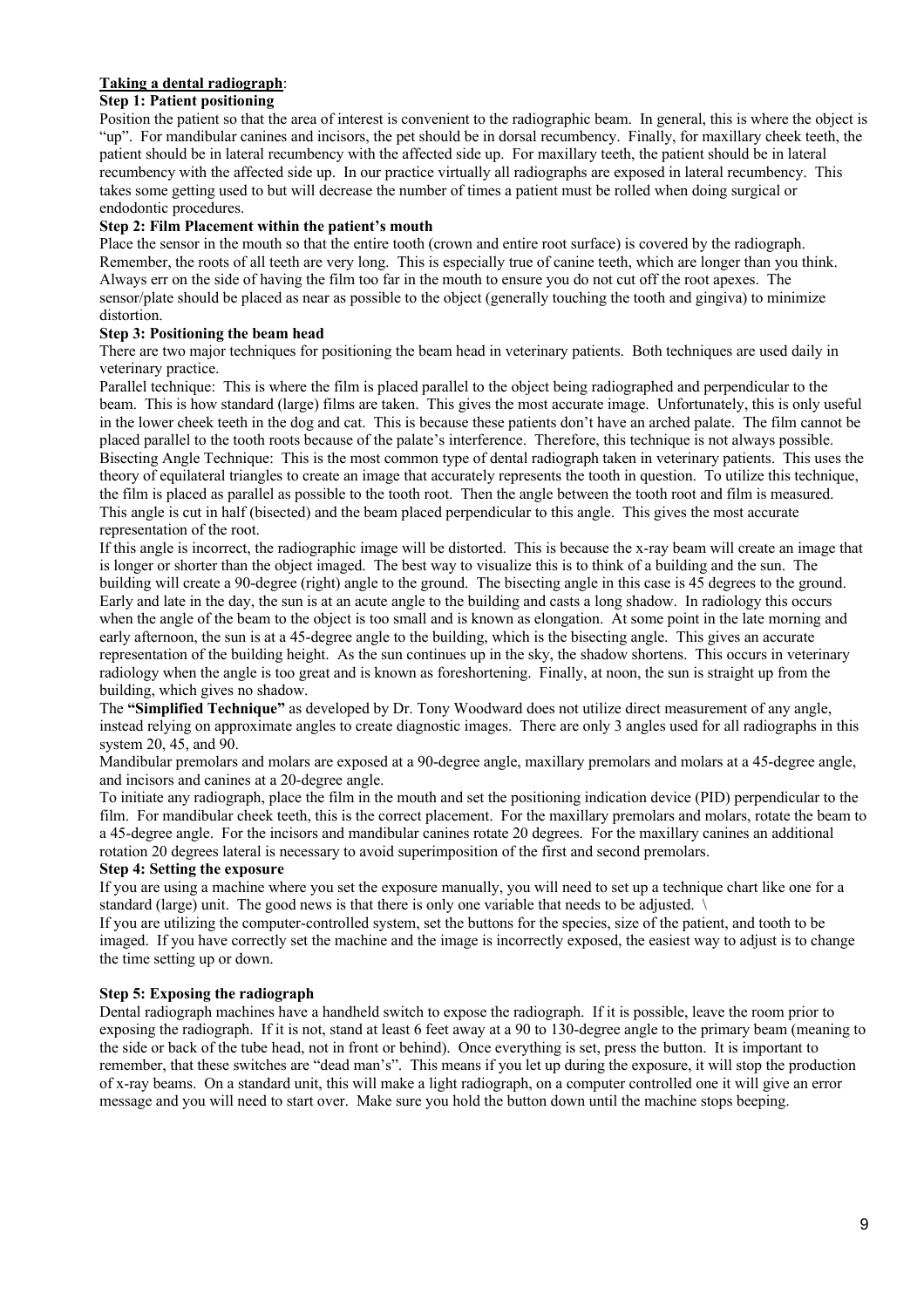# **DENTAL RADIOGRAPH INTERPRETATION**

Interpreting dental radiographs can be daunting, but it is very similar to interpreting a standard boney radiograph. The major difference is that dental radiographic changes are often more subtle. In addition, there are pathologic states that are unique to the oral cavity. Finally, there are several normal anatomic structures that may mimic pathologic changes. This lecture concentrates on the most common pathologies, which are illustrated by classic examples. Note that in practice, these lesions are often less obvious. The reader is directed to additional continuing education meetings to further their expertise. In addition, **vetdentalrad.com** is an excellent resource for questionable cases.

#### **Determining which teeth were imaged:**

The first step in radiographic interpretation is determining which teeth have been imaged. This requires not a firm knowledge of oral anatomy as well as the architecture of dental films. Digital systems with veterinary templates do not require this step if the images are properly placed (DO NOT ASSUME THIS WAS DONE CORRECTLY). If your system does not support a veterinary template, there is a mark on the image which is in a consistent location. Review the owner's manual for instructions on its use.

The key to properly identifying the imaged teeth is the embossed dot, which is on one corner of the film. When exposing a radiograph, if the film is properly positioned, the convex surface will point towards the radiographic tube head. There is no way to expose a diagnostic radiograph with the film in backwards, due to the lead sheet on the back side of the film. Therefore, when interpreting the film, the embossed dot is facing out of the mouth.

First, place the dot towards you (this is done for you on most digital systems). This means you are looking at the teeth as if you are the beam.

Next, rotate the film so that the roots are in their natural position (up on maxillary and down on mandibular).

Canines and incisors: This orients the film so the right side of the mouth is on the left, and right side is on the left. This is like a VD abdomen radiograph.

Molars and Premolars: Ascertain mesial from distal. If the mesial side is on the left side of the film, it is a radiograph of the left side of the patient and vice versa for the right.

#### **Normal radiographic anatomy:**

There are numerous structures within the oral cavity that mimic pathologic states depending on the projection. Knowledge of normal radiographic anatomy will help avoid over interpretation.

Normal alveolar bone will appear gray and relatively uniform throughout the arcade. It is slightly more radiopaque "darker" than tooth roots. In addition, it appears slightly but regularly mottled. Alveolar bone should completely fill the area between the roots (furcation) and end at the cementoenamel junction (CEJ).The root canals should all be the same width; allowing for differences in the diameters of the root. There should be no radiolucent areas in teeth or bone. A regular thin dark line (periodontal ligament) should be visualized around the roots.

There are several normal anatomic findings that are commonly misinterpreted in dental images as pathologic. On radiographs of the mandibular cheek teeth, a thick, horizontal radiolucent line courses parallel to and just coronal to the ventral cortex of the mandible. This is the mandibular canal. In addition, there are three circular radiolucent areas seen in the area of the apices of the first three premolars, which are the mental foramina (rostral, middle, and caudal). On rostral mandibular views, a radiolucent line will be present between the central incisors. This is the fibrocartilaginous mandibular symphysis. In the rostral maxillary area: there are paired radiolucent areas distal to the intermediate incisors, which are the palatine fissures. Finally, a significant widening of the periodontal ligament at the apex of the cuspid teeth is normal. This may appear to be a periapical lesion but is differentiated from pathology because it is very regular and v-shaped, as opposed to irregular and round.

Any questionable areas should be evaluated by exposing a comparative view.

A suspicious periapical lucency (especially in the area of the mandibular premolars) should be evaluated with an additional film exposed at a slightly different angle (in the horizontal or vertical plane). If the lucency is still centered on the apex, it is likely real. If the lesion moves off the apex or disappears, it is an artifact. Suspect changes in the diameter of the root canal of a tooth should be compared against surrounding as well as contralateral teeth. Surrounding teeth can be seen on the same film with the "lesion". The contralateral view should be taken at the same angle as the original. It is important to note that root canals are not exact cylinders (especially cuspids). A lateral view may have a much different canal width than a V/D view.

#### **Periodontal disease:**

Periodontal bone loss results from the combination of bacterial induced inflammation and host response creating osteoclastic resorption of bone. This resorption will result in crestal bone loss to a level below the cementoenamel junction. This decrease in bone height may also create furcational exposure. Horizontal bone loss is the most common pattern in veterinary patients is horizontal. This appears as generalized bone loss of a similar level across all or part of an arcade. The other pattern is angular (vertical) bone loss. The radiographic appearance of angular bone loss is one area of recession below the surrounding bone. The surrounding bone may be normal or be undergoing horizontal bone loss. Therefore, it is common to have a combination of the two types in the same arcade.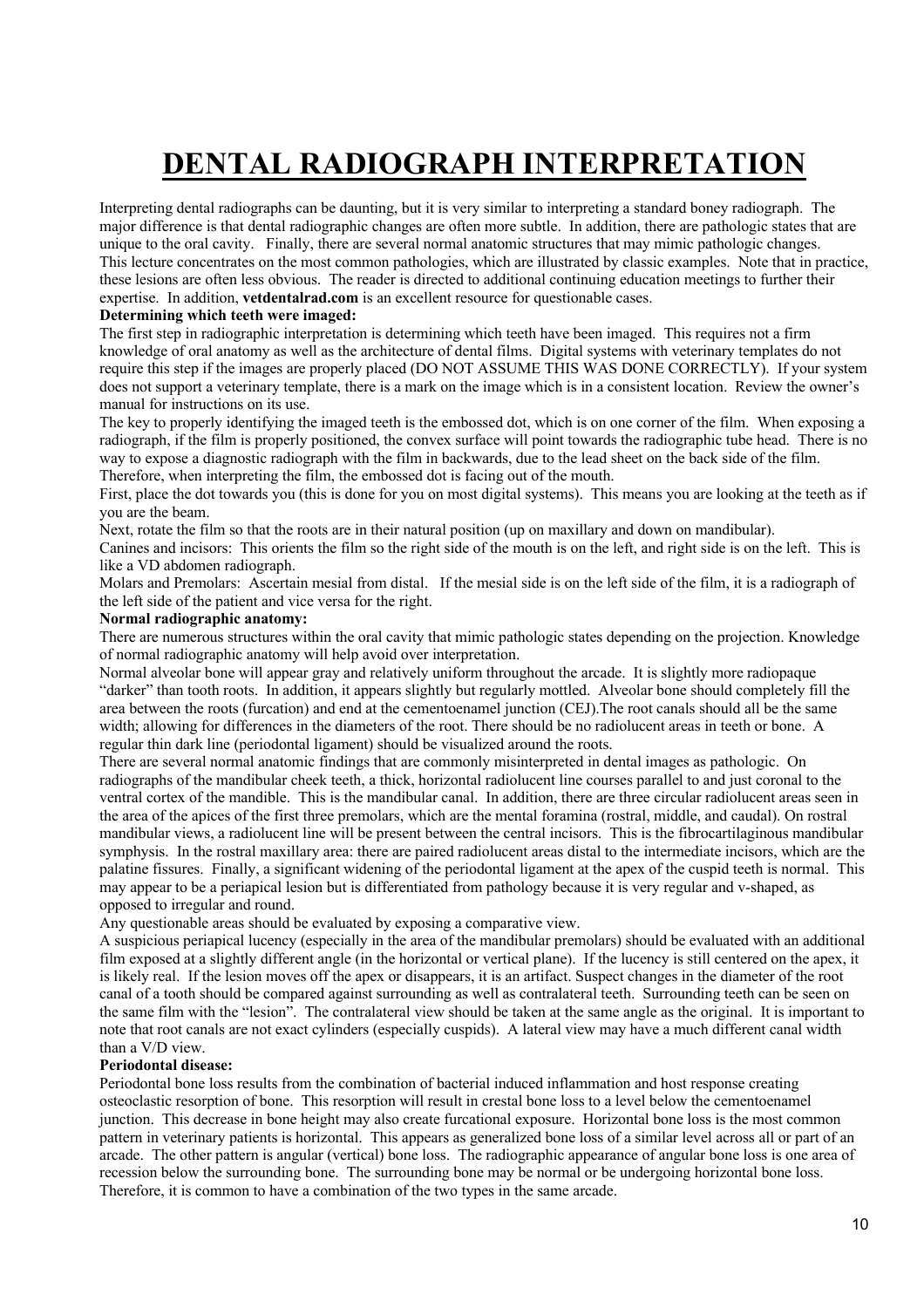Bone loss does not become radiographically evident until 30-50% of the mineralization is lost. Therefore, radiographic findings will always *underestimate* bone loss. In addition, bone loss on only on surface (i.e. lingual, palatal, or facial) may be hidden by superimposition of bone or tooth. This may result in a non-diagnosed bony pocket. Always interpret radiographs in light of the complete oral examination findings.

#### **Endodontic disease:**

Endodontic disease may be demonstrated radiographically in several ways. An individual tooth may have one, some, or all the different changes listed below. However, only one need be present to establish a presumptive diagnosis of endodontic disease. Radiographic changes can be broken into two major classifications: 1) changes in the surrounding bone, or 2) changes within the tooth itself.

*Bony changes:* The classic and most obvious finding is periradicular rarefaction. This appears as a radiolucent area surrounding the apex of a root. On rare occasions, this may also be seen mid-root, but these will virtually always be associated with periapical disease. Other, more subtle changes include a widened periodontal ligament, a thickened or discontinuous lamina dura, or even periradicular opacities. It is important to be aware of superimposed lucencies which are artifactual. These structures (i.e. mental foramina) can be imaged over an apex and falsely appear as osseous rarefaction. There are several clues that superimposed lucencies are artifactual. First, superimposed artifacts are typically seen on only one root, whereas it is very rare to find a true periapical lesion on only one root of a multi-rooted tooth. In addition, artifacts tend to be regular in appearance, whereas true periapical lesions are ragged.

If any area is in question, it is best to expose an additional film with a slightly different angle. If a periradicular lucency is still centered over the apex, it is likely real and not an artifact.

*Tooth changes:* The most common change in endodontic disease within the tooth itself is a root canal with a different diameter. As a tooth matures, secondary dentin production will cause a decrease in canal width. When a tooth becomes non-vital, this development stops secondary to the death of the odontoblasts. Consequently, non-vital teeth have wider root canals than the surrounding vital teeth. Conversely, on rare occasions, pulpitis may result in increased dentin production, and create an endodontically diseased tooth with a smaller root canal. This is especially common in teeth that are also periodontally diseased. This could potentially lead to a misdiagnosis of the endodontically diseased tooth as healthy and vice versa with the contralateral tooth. Hence it is important to evaluate the adjacent teeth as well as the contralateral. Width discrepancy can be compared to any tooth (taking the size of tooth into consideration) but it is most accurate is to compare to the contralateral tooth.

Endodontic disease may also be manifested radiographically as internal resorption. This results from osteoclastic activity within the root canal system due to pulpitis. These changes create an irregular, enlarged region within an area of the root canal system. Finally, external root resorption can be seen with endodontic disease. It will appear as a defect of the external surface of the root, generally accompanied by a loss of bone in the area. External resorption most commonly occurs at the apex in companion animals and is quite common in cats with chronic endodontic disease.

#### **Feline Tooth Resorption (TR's)**

TRs are the result of odontoclastic destruction of feline teeth and are classified as either type 1 or type 2. In type 1 there is no replacement by bone, whereas in type 2 there is replacement of the lost root structure by bone.

TRs are very common in our feline patients. Studies have reported up to a 70% incidence in felines over 6 years of age! The etiology at this point is unknown. They are not bacterial in nature, although in some cases the inflammation which activated the odontoclasts may have been bacterial in nature. There are numerous theories; however, none have been proven at this time. Osteoclastic resorption will generally begin at the cervical line of the tooth and progress at varying rates until in some cases no identifiable tooth remains.

Type 1 TRs are typically associated with inflammation such as gingivostomatitis or periodontal disease. Thus, they are commonly associated with periodontal bone loss on dental radiographs. In these cases, it is believed that the soft tissue inflammation activated the osteoclasts. The teeth will have normal root density in some areas and a well-defined periodontal space. In addition, there is often a definable root canal in the intact part of the tooth. This type will have significant resorption of the teeth and tooth roots that is *not* replaced by bone.

Type 2 TRs are usually associated with only localized gingivitis on oral exam, in contrast to the more severe inflammation due to periodontal disease or gingivostomatitis seen with type 1. In these cases, the gingival inflammation is secondary to the TR. The radiographic appearance is that of teeth which have a different radiographic density as compared to normal teeth, as they have undergone significant replacement resorption. Findings will include areas with no discernable periodontal ligament space (dentoalveolar ankylosis) or root canal. In the late stages, there will be little to no discernable root structure (ghost roots). In these cases, the lost root structure will be replaced by bone.

The importance of dental radiography in TR cases cannot be overstated. Type 1 lesions typically retain a viable root canal system and will result in pain and endodontic infection if the roots are not completely extracted. However, the concurrent presence of a normal periodontal ligament makes these extractions routine. With type 2 lesions, there are areas lacking a normal periodontal ligament (ankylosis) which also demonstrate varying degrees of root resorption, which makes extraction by conventional elevation difficult to impossible. The continued resorption in type 2 teeth is the basis for crown amputation therapy It is this authors opinion that teeth with an identifiable root canal on dental radiographs MUST be extracted completely, while teeth with no discernable root canal may be treated with crown amputation. If there is any question, always err on the side of complete extraction.

#### **Neoplasia:**

Neoplasia is defined as the abnormal growth of cells that is not responsive to normal growth control. Neoplasms can be further classified by their biologic behavior as benign or malignant.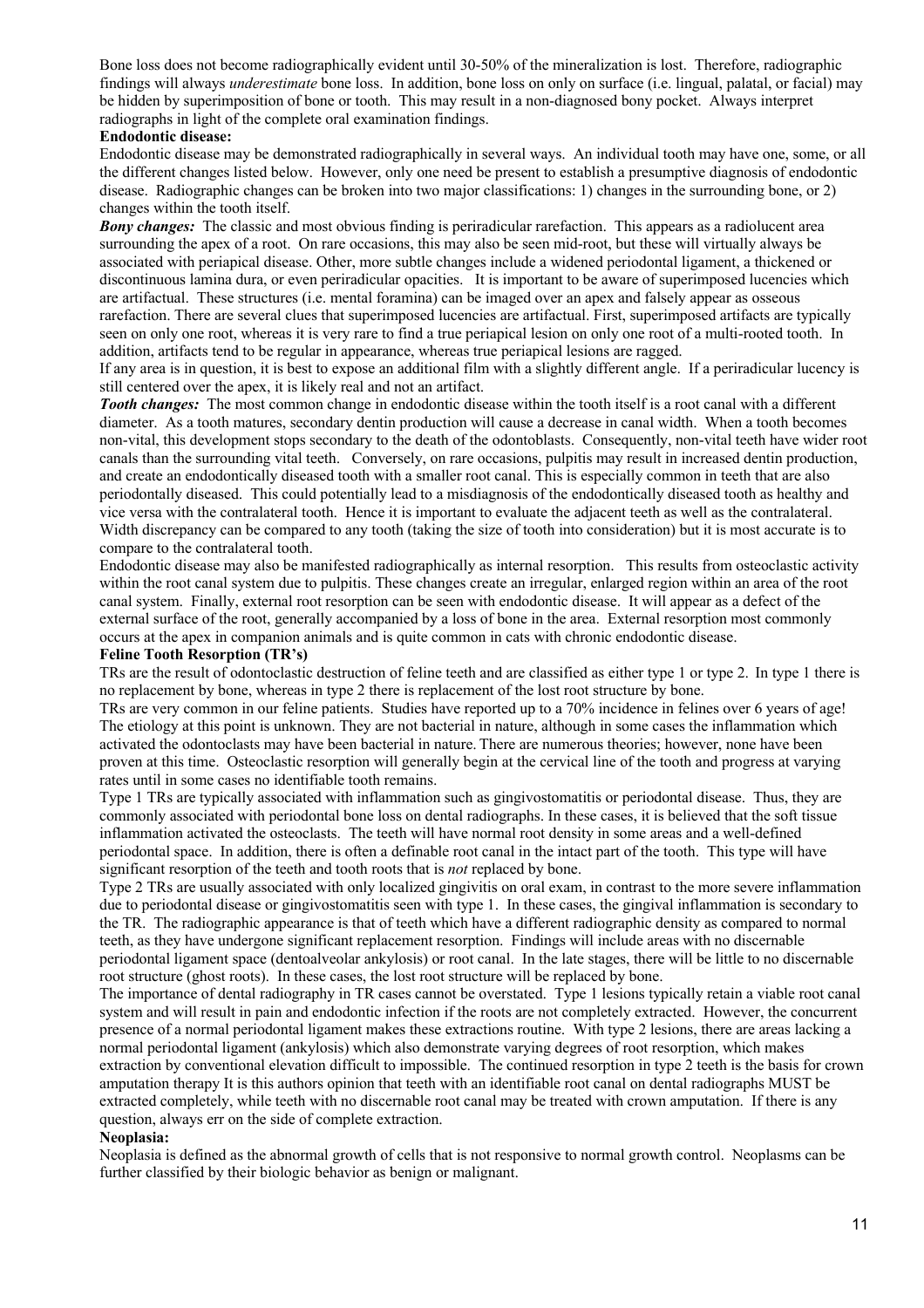Benign masses: Most benign neoplastic growths will have no boney involvement on dental radiographs. If bone involvement does occur with a benign growth it will be expansive, resulting in the bone "pulling away" from the advancing tumor leaving a decalcified soft tissue filled space in the tumor site. Bony margins are usually distinct. Finally, this expansive growth will typically result in tooth movement.

Cysts: Cystic structures will appear as a radiolucent area with smooth bony edges. Like other benign growths, they grow by expansion and thus displace the other structures (e.g. teeth). Dentigerous cysts are typically seen as a radiolucent structure centered on the crown of an unerupted tooth.

Malignant neoplasia: Malignant oral neoplasms typically invade bone early in the course of disease, resulting in irregular, ragged bone destruction. Initially, the bone will have a mottled "moth eaten" appearance, but radiographs late in the disease course will reveal a complete loss of bone (the teeth will appear to float in space). If the cortex is involved, an irregular periosteal reaction will be seen.

Histopathologic testing is always necessary for accurate diagnosis of oral masses since a variety of benign or malignant tumors appear radiographically similar. In addition, osteomyelitis can create the same radiographic findings as malignant tumors. Finally, aggressive tumors will show no bone involvement early in the course of disease. The prudent practitioner will note the type and extent of bony involvement (if any) on the histopathology request form (and may include copies of the radiographs and pictures) to aid the pathologist. It is key to interpret the histopathology result considering the radiographic findings. A diagnosis of a malignancy without bony involvement should be questioned prior to initiating definitive therapy such as aggressive surgery, radiation therapy, or chemotherapy. Conversely, a benign tumor diagnosis with significant bony reaction should be further investigated prior to assuming that the patient is safe.

Additional diagnostic tests in questionable cases include complete blood panel, urinalysis, bacterial and/or fungal culture, as well as fungal serology.

#### **Retained tooth roots:**

Persistent tooth roots following extraction attempts are a common occurrence in veterinary medicine. In most cases, there are no outward clinical signs, however the patient suffers regardless. In rare cases, the retained root may abscess, resulting in significant morbidity to the patient and possible legal action from the client.

Dental radiographs must be exposed following *all* extractions. Regardless of the appearance of complete extraction, there is still a possibility of retained roots or other pathology. Therefore, post-operative radiographs are critical in all cases. In addition, they will serve as a legal document in cases of complications.

### **EXTRACTION TECHNIQUES**

#### Step 1: **OBTAIN CONSENT**

NEVER extract teeth without owner consent (preferably written), no matter how bad the problem, or how obvious the decision is. Make sure that you have a valid daytime number (or numbers) for the client and inform them they must be available during surgery hours. Consider loaning pagers to clients for the day, as this author has found this to be a very effective means to contact clients. If the client cannot be reached and prior consent was not obtained, DO NOT PULL THE TOOTH. Document the problem, recover the patient, and reschedule the work. Remember, the tooth can always be extracted later, but it cannot be put back in!

#### Step 2: **DENTAL RADIOGRAPHS**

Dental radiographs should be exposed on all teeth prior to extraction. Dental radiographs are invaluable resources. Radiographs allow the practitioner to determine the amount of disease present, any root abnormalities or ankylosis. Help with radiographic interpretation is available while the patient is under anesthesia at www.vetdentalrad.com. In addition, the radiographs will serve as evidence for the extraction in the medical record. Radiographs should also be exposed postextraction to document complete removal of the tooth.

#### Step 3: **OBTAIN PROPER VISABILITY AND ACCESSABILITY**

The patient should be positioned in such a way as to allow maximum visibility of the area as well as make the surgeon most comfortable. Note that during the extraction procedure the ideal position may change, and the patient should be adjusted appropriately. The lighting should be bright and focusable on the surgical field. Suction, air/water syringes, and gauze should be utilized continually to keep the surgical field clear, and mouth gags can be used to hold the mouth in proper position for surgery. Finally, magnification may help the surgeon locate furcations or retained root tips.

#### Step 4: **PAIN MANAGEMENT**

Extractions are surgical procedures and are moderately to severely painful for the patient. Depending on patient health, a multimodal approach (combination of opioids, NSAIDs, local anesthetics, and dissociative) should be employed, as this provides superior analgesia. Preemptive analgesia is proven to be more effective than post-operative, and it is therefore important to administer the drugs BEFORE the painful procedure.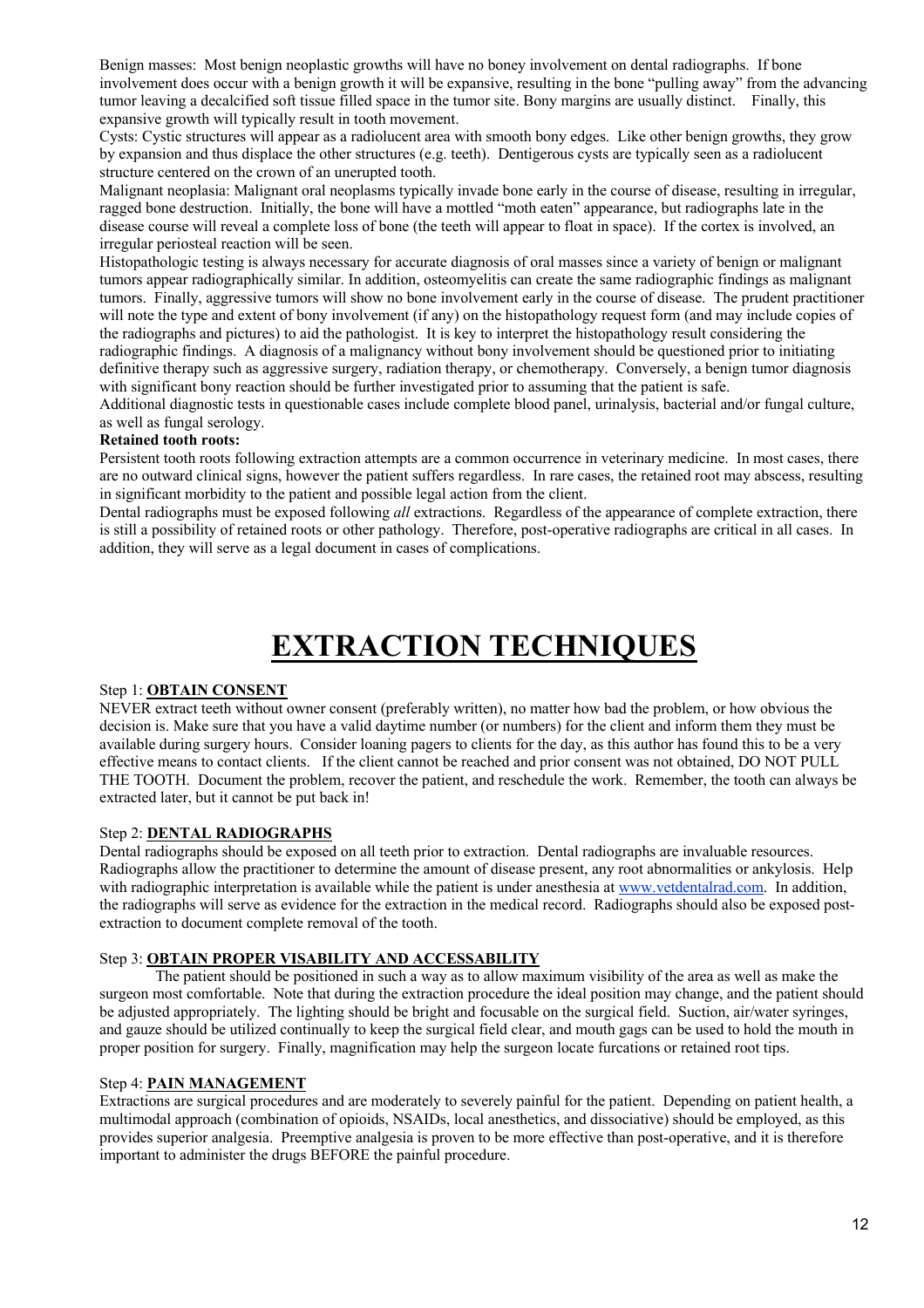#### **SINGLE ROOT EXTRACTIONS**

#### Step 5: **INCISE THE GINGIVAL ATTACHMENT**

This is accomplished with a scalpel blade (number 11 or 15), elevator, or luxator. The selected instrument is placed into the gingival sulcus with the tip of the blade angled toward the tooth (this will help avoid going outside the bone and creating a defect or cutting through the gingiva). The blade is then advanced apically to the level of the alveolar bone, and the instrument is carefully worked around the entire tooth circumference.

This step is very helpful as the gingival attachment contributes approximately15% of the retentive strength of the periodontal apparatus. More importantly, however, this procedure will keep the gingiva from tearing during the extraction procedure. This is most important with mobile teeth where little elevation is needed, but one edge is still attached. Gingival tearing can cause defects that require closure or can make a planned closure more difficult.

#### Step 6: **ELEVATE THE TOOTH**

Elevation is the most dangerous step in the extraction procedure. Remember that you are holding a sharp surgical instrument and working in an area of numerous critical and delicate structures. There have been many reports of eyes that have been gouged and lost by extraction instruments as well as at least one confirmed fatality due to an elevator puncturing a patient's brain. The index finger is placed near the tip of the instrument to avoid causing iatrogenic trauma in the event of instrument slippage or encountering diseased bone. In addition, the jaw should be gently held with the opposite hand to provide stability and avoid mandibular fracture.

First, select an instrument which matches the curvature and size of the root. There are numerous instruments available including the classic elevator, the luxating elevator, and the winged elevators. Classic elevators and winged elevators are used in an "insert and twist" motion to tear the periodontal ligament, whereas luxators are used in a rocking motion during insertion to fatigue as well as cut the periodontal ligament. Luxators can be GENTLY twisted for elevation, but they are not designed for this and can be easily damaged when used in this manner.

Elevation is initiated by inserting the elevator or luxator firmly yet gently into the periodontal space. The insertion should be performed while keeping the instrument at about a 10 to 20-degree angle toward the tooth, to avoid slippage. Once in the space between the bone and the tooth, the instrument is *gently* twisted with two-finger pressure. This is not to say that the instrument should be held with two fingers, rather the entire hand should be used to hold the instrument. Twist only with the force that you could generate when holding with two fingers. Hold the position for 10-30 seconds to fatigue and tear the periodontal ligament.

It is important to note that the periodontal ligament is very effective in resisting intense, short forces. It is only by the exertion of prolonged force (i.e. 10-30 seconds) that the ligament will become weakened. Heavy stresses only serve to put pressure on the alveolar bone and tooth which can result in the fracture of one of these structures, so it is important not to use too much force.

After holding for 10 to 30 seconds, reposition the instrument about 1/8 of the way around the tooth and repeat the above step. Continue this procedure 360 degrees around the tooth, each time moving the elevator apically as much as possible. Depending on the level of disease and the size of the tooth, a few to several rotations of the tooth may be necessary. The key point to successful elevation is PATIENCE. Only by slow, consistent elevation will the root loosen without breaking. It is always easier to extract an intact root than to remove fractured root tips.

#### Step 7: **EXTRACT THE TOOTH**:

Removing the tooth should only be attempted after the tooth is very mobile and loose. This is accomplished by grasping the tooth with the extraction forceps and gently pulling the tooth from the socket. Do NOT apply undue pressure as this may result in root fracture. In many cases, especially with premolars, the roots are round and will respond favorably to *gentle* twisting and holding of the tooth while applying traction. This should not be performed if there are root abnormalities (significant curves, weakening) seen on the pre-operative radiograph.

It is helpful to think of the extraction forceps as an extension of your fingers. Undue pressure should not be applied. If the tooth does not come out easily, more elevation is necessary. Start elevation again until the tooth is loose enough to be easily removed from the alveolus.

#### Step 8: **CLOSURE OF THE EXTRACTION SITE**:

This is a controversial subject among veterinary dentists, and thus some texts recommend suturing only in large extractions, other authors (including this one) recommend suturing almost all extraction sites. Closure of the extraction site promotes hemostasis and improve post-operative discomfort and aesthetics. It is always indicated in cases of larger teeth (e.g. canines, carnassials), or any time that a gingival flap is created to allow for easier extraction. This is best accomplished with size 3/0 to 5/0 absorbable sutures on a reverse cutting needle. Closure is performed with a simple interrupted pattern with sutures placed 2 to 3 mm apart. It is further recommended to utilize one additional throw over manufacturer's recommendations to counteract tongue action.

Regarding flap closure, there are several key points associated with successful healing. The first and most important is that there must be no tension on the incision line. If there is any tension on the suture line, it will not heal. Tension can be removed by extending the gingival incision along the arcade (called an envelope flap) or by creating vertical releasing incisions and fenestrating the periosteum. The periosteum is a very thin fibrous tissue which attaches the buccal mucosa to the underlying bone. Since it is fibrotic, it is inflexible and will interfere with the ability to close the defect without tension. The buccal mucosa is very flexible and therefore will stretch to cover large defects. If there is no tension, the flap should stay in position without sutures.